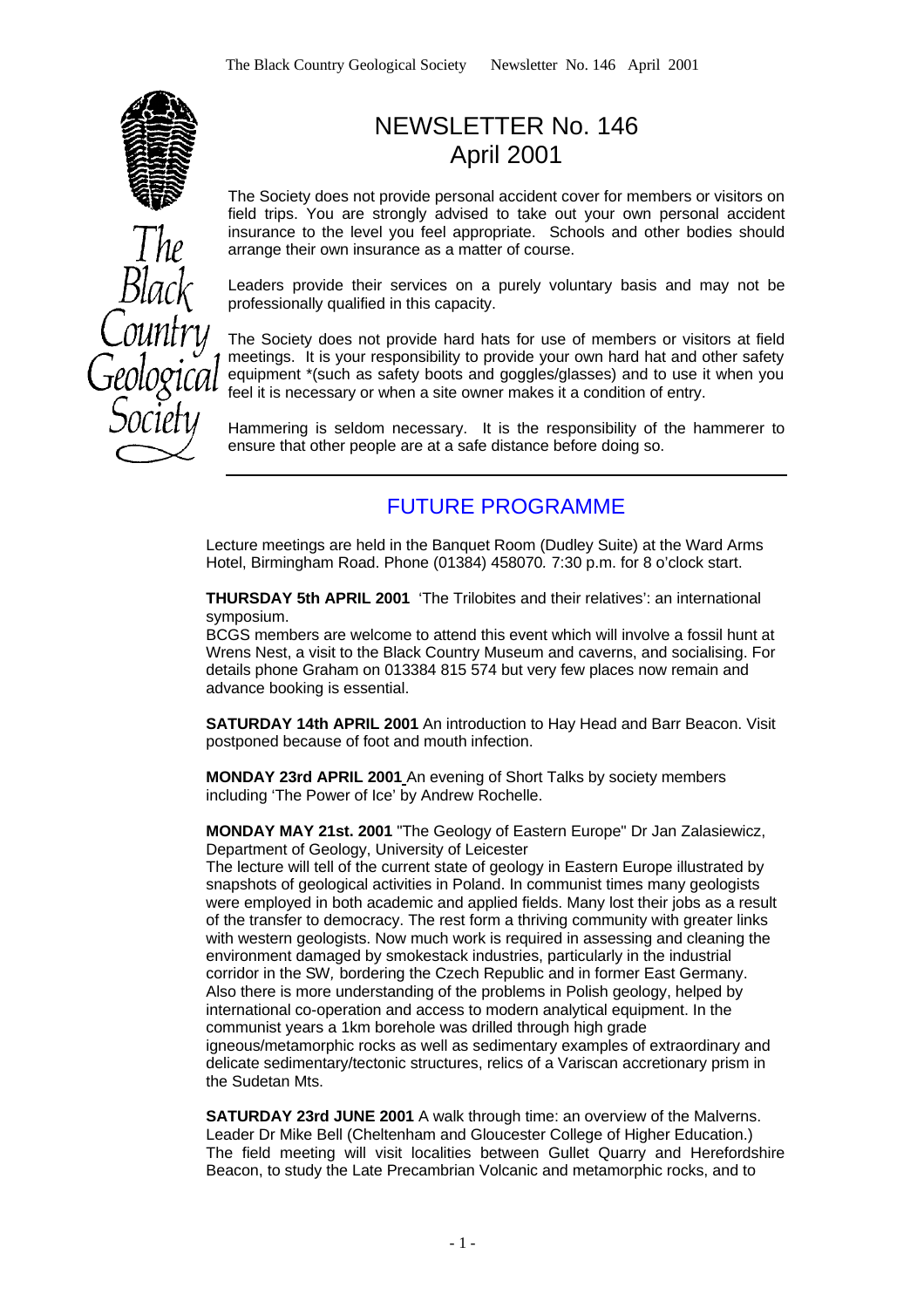consider the deformation which produced the Malvern Hills. Some fossils, igneous and metamorphic rocks will be seen. Meet at 10.00 am. at Gullet Quarry, Grid reference SO 762 381. About a 5 km walk along a path. with some rough and steep sections. Field meeting should finish at approximately 4 p.m. Hard hats are required for this meeting. MEMBERS MUST PROVIDE THEIR OWN. Boots/stout shoes and waterproofs are required. Lunch can be either a packed lunch or we can be at a pub. No hammers are allowed.

**SUNDAY 8th JULY 2001** Creswell Crags. Nottingham. There is geological, archaeological, flora and fauna interest at this site. The Trust who runs the site is holding an Open Day. The leader will be the East Midlands Geological Society's magnesium limestone expert. This year the EMGS has offered to lead trips to interpret the geology in the gorge and we will do a specific one for the BCGS. The leader will be Dr. Peter Gutteridge. We will also have a display interpreting the geology of the area with thin sections and seismic profiles. The event is part of the Creswell Crags Heritage Centre's Roadshow day when, if it is like last year, there will be Archaeological and Geological experts on hand to identify items the public bring along.

The site is of great importance pertaining to early man and ice age fauna and we have encouraged the trust to arrange trips in to some of the caves to explain this and hopefully explain some of the finds that are in the site museum. If the Trust is able to arrange what we have suggested, torches and hard hats will be necessary. Hammering is NOT allowed!

A packed lunch is suggested. There is parking on site and there are no charges for any aspect of the day. (Alan Filmer will confirm the details when he has confirmed them with the Trust.)

**SUNDAY 9th SEPTEMBER 2001** Ice,Water,Frost: the influence of the Ice Age on the landscape of East Shropshire. Leader: Andrew Rochelle. Meet at 10.00 am at the Canal Warehouse car park, Newport (GR SJ 744 194)

The local landscape received its last great influences from ice, meltwater and frost. East Shropshire and West Staffordshire exhibit classic sites and these will be studied using maps and field visits. See local erratic boulders, Gnosall glacial overflow channel, kame and eskers, and the glacial lake at Aqualate Park. Bring Ordnance survey map Sheet 127, and be prepared for wet and muddy conditions.

From September it is proposed that lecture meetings should be held at Dudley Museum. More details should be in the next newsletter.

**SATURDAY & SUNDAY 22nd & 23nd SEPTEMBER 2001 -** Dudley Rock and Fossil Fair

**MONDAY 24th SEPTEMBER 2001** Lecture: The disposal of carbon dioxide in spent oil wells - an ongoing experiment jointly funded by the USA, Canada and Europe. Dr Christopher Rochelle, British Geological Survey.

**MONDAY 29th OCTOBER 2001** Lecture: "Enigmatic Fossils of the Burgess Shales" by Dr Duncan Friend of Rockwatch.

**MONDAY NOVEMBER 26th 2001** Lecture: Petroleum Geology - a personal perspective from Trinidad, Libya, Iran, the North Sea and Wytch Farm, Dorset. Gordon Hillier.

#### **An apology**

The last newsletter contained a report of the lecture given by Professor Hallam on mass extinctions. Professor Hallam had kindly sent a résumé of his lecture which I used for the newsletter and I acknowledged this in the material which I sent off on disc for its final formatting and only added a couple of lines of additional material under my own name. Unfortunately, after I had sent the article off, Professor Hallam's name was removed and the whole report was included as though I had written it. I am embarrassed by this and do apologise. (As editor I am responsible for the errors but in order to speed things up I don't see the final print copy and not all the errors that remain are directly attributable to me.)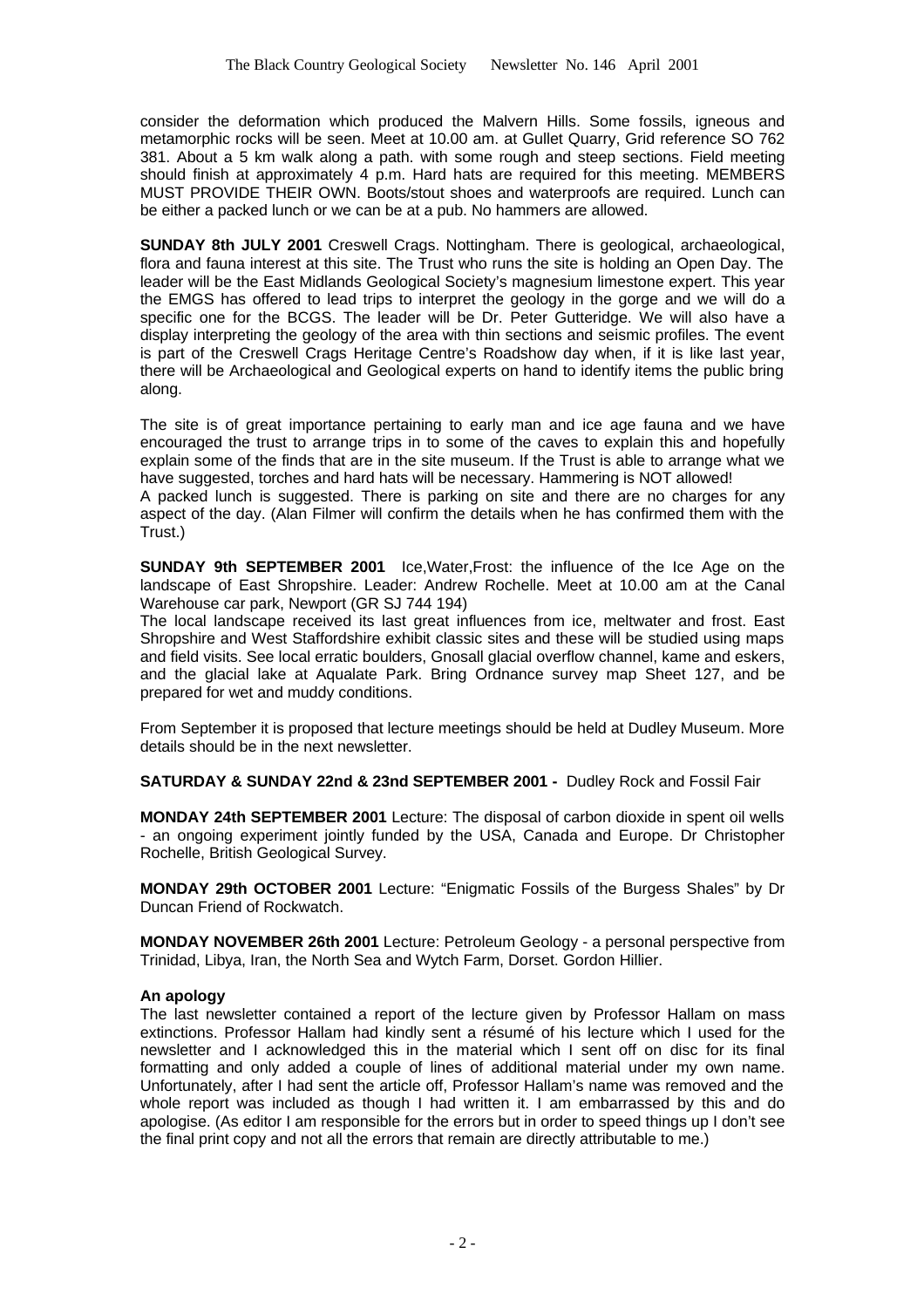## REPORTS

#### **Fantastic Family Fossil Fun Day at Dudley Museum with Rockwatch** Saturday 27<sup>th</sup> January 2001

This was a wonderful and very busy day at Dudley Museum. Over 650 people came through the doors between 10 am and 4.00 pm. The events and activities included something for the very young as well as the older children families and adults. These included a junior story telling session about 'Terry the Trilobite and his friends' in the Silurian Seas, remote controlled Dudley Bugs, mineral testing, geology quizzes including the supermarket trolley challenge, dinosaur bits handling, a do-it-yourself geological time chart, build your own dinosaur garden and much more. Everyone seemed to enjoy the day and those helping and the museum staff received many

compliments and happy comments. The society's stand promoted our heritage and showed examples of polished building stones.

As an observer, there were visitors of widely varying backgrounds in attendance and all sorts of rocks and fossils were brought in for identification including an almost complete mososaur skeleton and some large fossil fish. All-in-all it was a wonderful and rewarding day. Many thanks to all who helped out and joined in the fun. Special thanks to Rockwatch for their materials, enthusiasm and for providing lunch for the team.

Please see the excellent reviews of this exhibition sent to us by two nine year old pupils of Hurst Hill Primary School. Thank you, Jade and Abbie!

A much bigger discovery/activity room is now being planned for the Rock & Fossil Fair in September with even more to see and do. Little Geophysics

**Monday 29th January 2001. Lecture: 'Little Geophysics –looking in the top 100 metres'** by Dr. Ian Hill, University of Leicester.

What exactly is Geophysics?. Dr. Hill supplied the following definition: "The study of the Earth by making quantitative measurements of physical fields at the surface".

On this basis it includes not only geology but meteorology and oceanography as well, and Dr Hill pointed out that all these disciplines use more or less the same methodology and techniques of measurement. They all involve measurements of temperature, fluid flow etc. but in greatly differing levels of accuracy and in time scale. On the geological side, the main activity of geophysics is in exploration for hydrocarbons (oil and gas) which although relatively near the surface may involve going down several kilometres.

But Dr Hill's main interest - and the subject of his lecture - is in conditions near the surface, in the 'top 100 metres' as in the title of his lecture. The main geophysics activity in this top layer covers a surprisingly wide range of topics and Dr Hill listed a few:

| <b>ENVIRONMENT</b>  | <b>INDUSTRIAL</b>                           | ARCHAEOLOGY |
|---------------------|---------------------------------------------|-------------|
| Subsidence          | <b>Foundation studies</b>                   | Land&marine |
| Derelict land       | Mine planning                               |             |
| Landfill monitoring | Structural integrity of bridges, roads etc. |             |

In his view, "Geophysics' time has come" due to the improved technology which gives measurements much more accurate than was possible even a few years ago. Near-surface geophysicists make use of many techniques including Seismics, Airborne Surveys, Hydrogeology, MRI (magnetic resonance imaging) Gravity measurements and Surveys of the Earth's magnetic field.

Dr Hill then gave some practical examples of his own work in this field.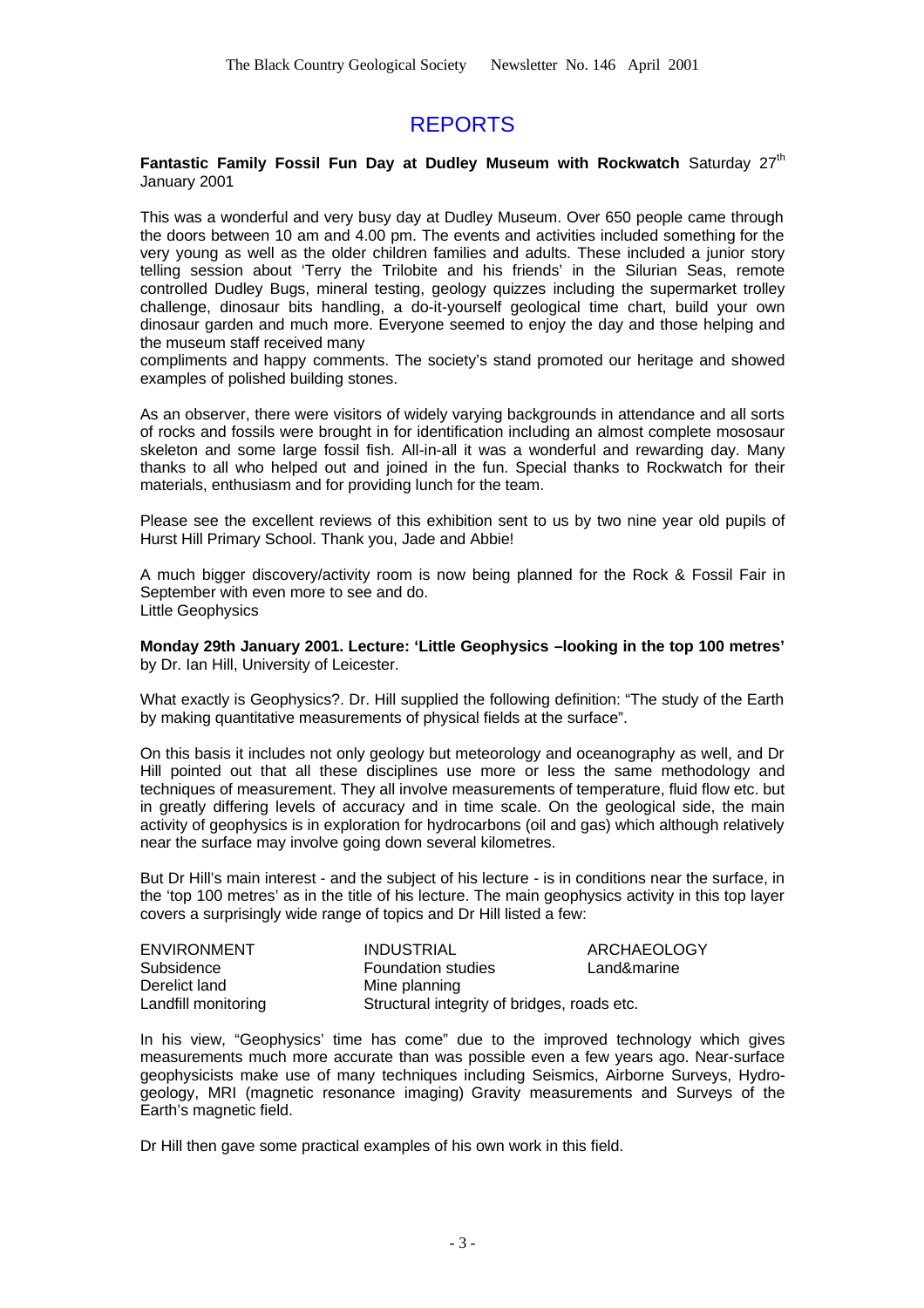A GYPSUM MINE which started on land near the seacoast but then extended out under the sea. Would the sea water percolate into the mine or would the (hopefully) impervious beds keep the water out? A seismic survey working in reverse (i.e. upwards from the roof of the mine towards the seabed) gave an indication of the types of strata above the miners' heads.

The FIESTA project, an airborne survey looking at mineral resources across Central England, taking measurements of magnetic field, electric field and nuclear radiation. The survey of 14000 sq. km. was completed in only 2 or 3 weeks. This type of survey is also useful in surveying large areas of derelict land.

HYDROGEOLOGY techniques can measure the height of the water table, and indicate the percentage porosity of an aquifer, by ground-penetrating radar and other means. Seismic techniques can detect whether an aquifer has water in its pore-space or is dry. DERELICT LAND can be checked for voids due to mining or subsidence, using extremely accurate gravity measurements.

ARCHAEOLOGICAL investigations using electrical resistance and/or magnetic field data, coupled with GPS (global position satellite) information showing the sensor position to within a few metres, are familiar due to their use in the 'Time Team' TV programme, but Dr Hill said there were now much more sophisticated instruments available giving even better results.

LEICESTER UNIVERSITY TEST SITE is used to test new types of sensor and new investigation methods. It measures 70 X 40 metres and they have buried in the site various objects at different depths, such as metal drums in various attitudes, some empty and others filled with sand etc. which the sensors have to locate. The test site is also used as a demonstration area to show possible clients Leicester's investigation capability.

Dr Hill also described the American UXO (unexploded ordinance) programme which surveys disused military training ranges in the USA for unexploded bombs, land-mines etc. so that the land can be reused. This is a sophisticated and money-no-object programme, and uses specially-built trolleys entirely made of plastic (to avoid interference with the magnetic field measurements) carrying sensors and a GPS tracking system. It shows what is possible where there are no financial limitations (SIGH !*).*

Summing up, Dr Hill said that the use of 'Little Geophysics' is growing rapidly. The available higher technology is giving faster and better results at lower cost, and because it is being more widely used this is leading to ever more application areas.

This lecture was of great interest to the large audience present, particularly as it touched on an area of geology not often appreciated by the generality of practising geologists. Our thanks to Dr Hill for an enthralling lecture.

Paul Shilston.

#### **Wednesday 21st February 2001 Rockwatch day at Walsall Town Hall.**

The Rockwatch was brilliant! We made plaster of Paris fossils which were really fun to make. There were radio controlled trilobites which were super to drive and a geological quiz that was absolutely fascinating. Andrew Jennings (Aged nine)

Quaternary Topics

**Monday 26th February "Quaternary Topics**" by Dr D. H. Keen. Department of Geography. University of Coventry.

Dr Keen returned to the Society, this time to give us a talk on areas nearer to home i.e. The Channel coast and Channel Isles. (His last lecture to us was on China.)

The first section of his talk concerned evidence of former raised sea levels. He showed us a smooth platform at approximately 60 metres above sea level stretching for twenty five kilometres at the western tip of Guernsey. Are these high platforms marine in origin? They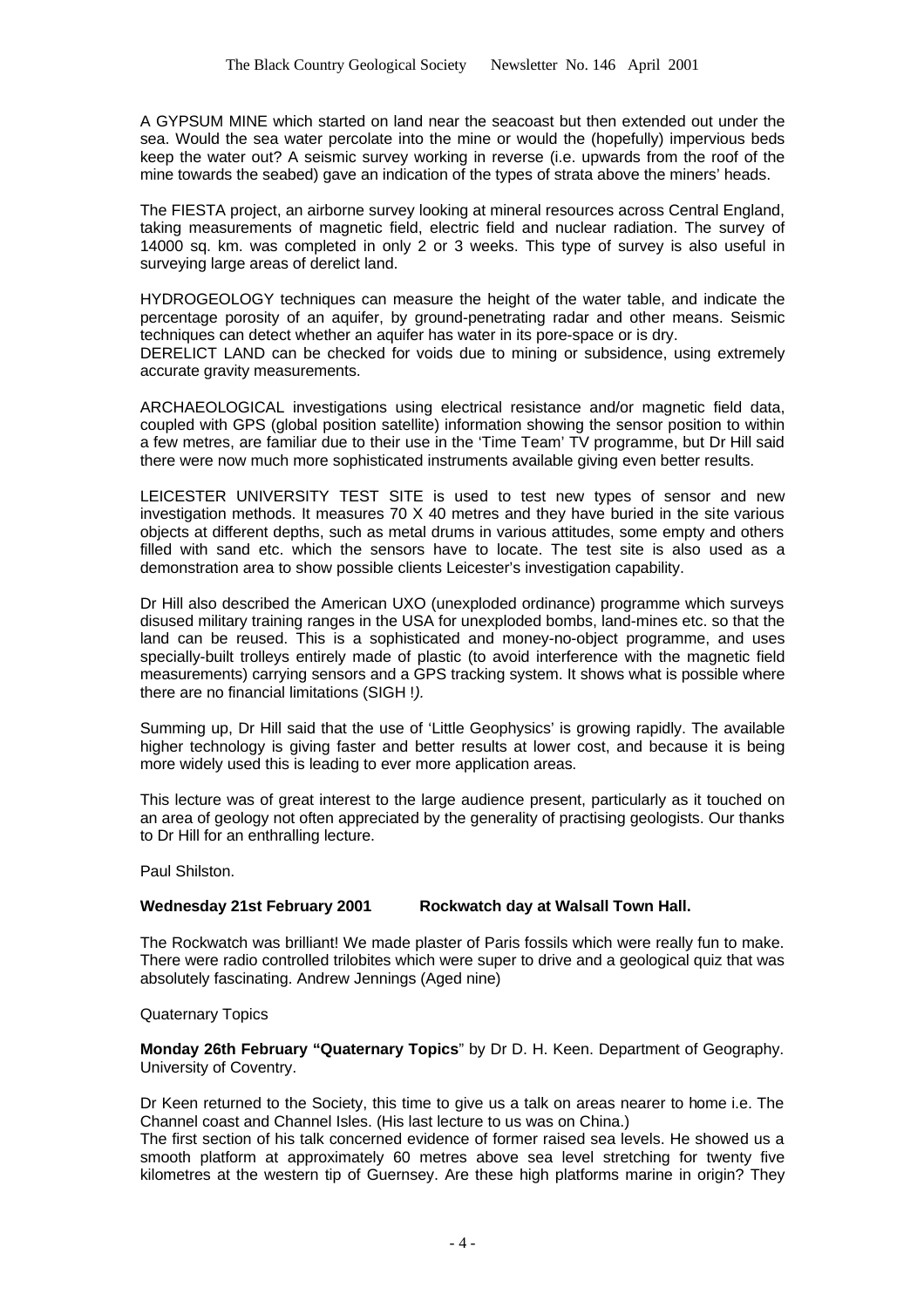lack the shelly sands or fossils which would provide irrefutable evidence. Seawards of the 60 metre platforms is often an old cliff line. Other smoothed platforms at this height can be found on the Cotentin Peninsula, in Pembroke and in Cornwall. Further smoothed platforms are in evidence just above High Tide Level and also at modern mean sea level.

Sometimes there is evidence of deposition on raised beaches including fossil evidence. Too often the acid substrate precludes the preservation of fossils and the loosely consolidated material is readily eroded. Boxgrove in Sussex, site of the earliest evidence of human habitation in Britain, is well excavated and shows clear evidence of raised beaches to 40 metres but mostly at 30 metres OD. The flint material is well rounded and flakes from hand axes date from half a million years ago. South Hill on St Hellier exhibits a raised beach. At Hope's Nose, near Torbay, oysterbeds contain oysters much larger than those of today. The Channel Islands have raised beaches with a big height range within one unit. Material found on raised beaches ranges from rounded boulders to blown sand. Not all are on hard rock. Some overlie head. Some have periglacial deposits overlying them. Jersey shows cemented raised beach material sticking through today's beach material.

The raised beach at Selsey has erratics of porphyritic granite. In the nineteenth century all modern Sussex storm beaches were removed by storms. The erratics have to be of glacial origin. How did they reach here?

How did the beaches and platforms become raised? Current theories favour the isostatic raising of these coastal areas in response to erosion. Rates of 7 mm per thousand years have been suggested. Sea levels must also have fluctuated, falling with glacial and rising with interglacial episodes.

How can the raised beaches be dated? Are the highest the oldest? The Channel Islands are in an area of very high tidal range which precludes a simple correlation of age with height. Carbonate shell deposits can be dated by amino-acid dating. The process is species dependent and temperature controlled so interpreting the results is complex. The cement of beach material can be subjected to uranium series dating. Tor Bay, by this latter method, has beaches dated at 300,000, 200.000 and 120,000 B.P.

The granite and metamorphic erratics can be regarded as products from the Irish Sea Ice, which calved and, floating up the Channel, were dropped on the coast, but sea level in glacial times was expected to be lower than today so the mechanism remains a puzzle.

What research remains to be done? Results from the British side of the channel need to be compared with those from France. Many more dates are needed from beach material, using amino-acid and uranium techniques. Glacial erratics should be sought down the sea slope.

Questioning focused on the extent of the ice sheets and the dating of the formation of the English Channel. There is much evidence that the Channel was in existence during the last interglacial.

Kate Ashcroft.

#### Celebrity lecture at Dudley Museum

#### **Celebrity lecture at Dudley Museum Professor Richard Fortey. (Not a BCGS event)**

A large audience was assembled for this lecture.

Professor Fortey began with a brief introduction to trilobite anatomy. The horse shoe crab is its nearest living relative. The ontogeny is well known as earlier growth stages are fossilised from moult stages.

The lecture concentrated on the interpretation of modes of life of fossil forms from three lines of argument:

namely design, analogy and geology.

Each lens of the trilobite eye consists of a single calcite crystal with its optical axis normal to the surface. Hence the field of view of each trilobite can be readily established. Opipeuter, which has eyes occupying the entire lateral lobe, had 360 degree vision, seeing to the side, below it and in front, and is therefore interpreted as being a free swimmer. The eye hung down below the rest of the thorax.

Trilobites with big long eyes tucked into the side of the head with a long head and dogfish type profile can be interpreted as fast swimming predators. (Models are made and floated in a tank as water is made to flow past so the drag on the animal can be calculated.)

Very accurate measurements of the eye parameters enable calculations of the depths to which individual trilobites lived.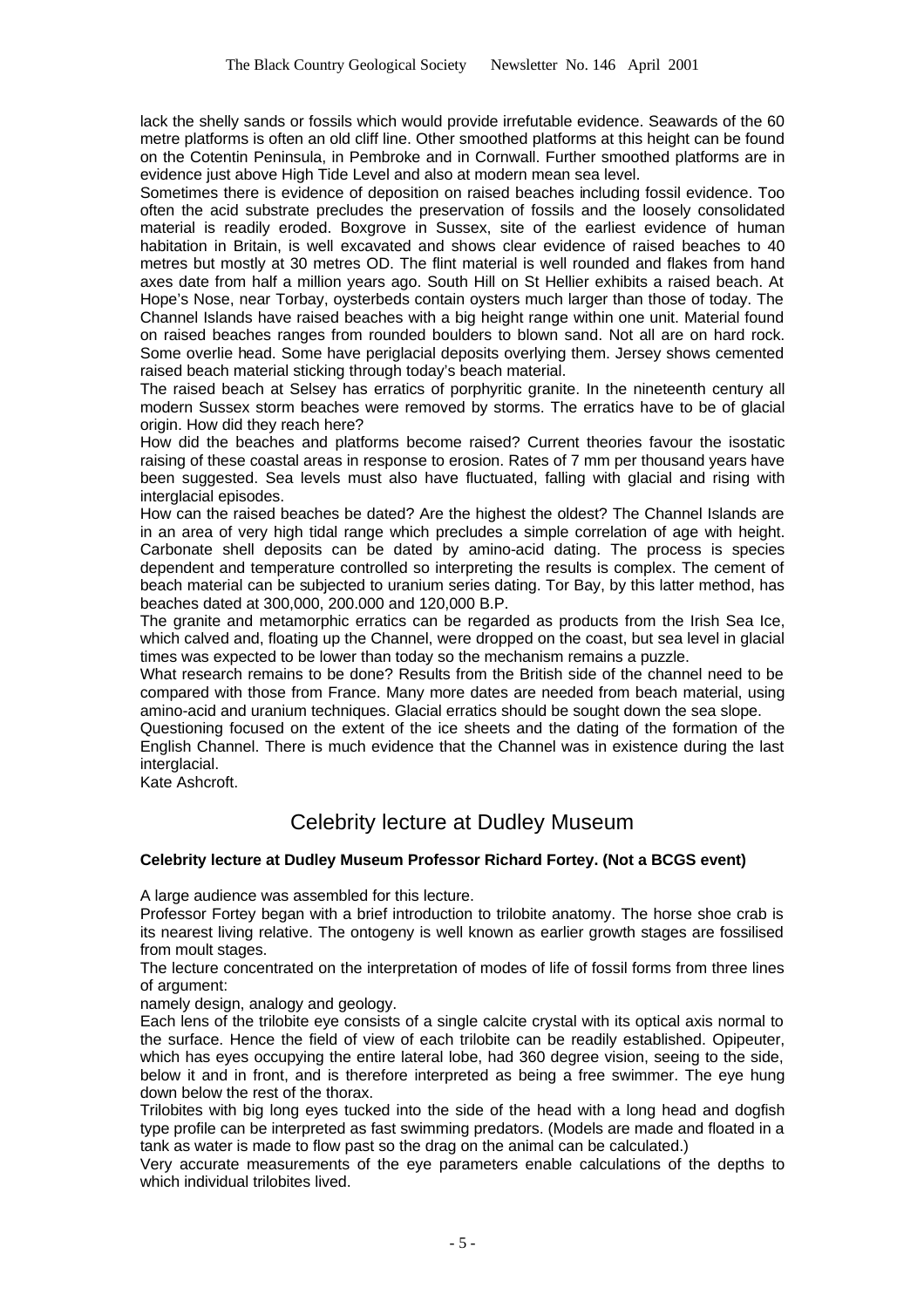Geological evidence suggests that the surface living trilobites extended to all sea areas within 30 degrees of the equator but in colder water trilobites with eyes lived to the edge of the photic zone and the blind ones even deeper.

Feeding habits can be interpreted from features of the hypostome and the manner of its attachment. Where the hypostome curves inside the head cavity a trilobite might have rested on its genal spine and whipped up the mud, being a suspension feeder.

It was postulated that trilobites with the hypostome detached from the doublure and on a flexible membrane may have used the hypostome as a scoop and been particle feeders. Such groups live communally and are usually small and leave tractor trails in the mud.

Some trilobites adapted to peculiar modes of life. The rocks in which some live exude hydrogen sulphide and these fossils come from a low oxygen environment. Their many segmented bodies would hide many gill branches. By analogy with modern creatures who live around black smokers we can surmise that they lived symbiotically with sulphur bacteria in an anaerobic environment. The vast area inside the gills would allow space for the bacteria. Thus, by example, we were shown how morphology, geology and analogy can be used to interpret the mode of life of an extinct species.

Professor Fortey signed books for us.

The museum, meanwhile, housed a temporary exhibition of spectacular trilobites. I had no idea that there was such a variety of lifeforms among the group and the exhibition was beautifully laid out and well described. I'm sorry that we could not give members advance notice of this exhibition which has now closed. Kate Ashcroft.

### EDITORIAL

For the last few months I've been playing with the Internet connection on my computer and am amazed at what can be achieved. I know those of you who work with the things already take this for granted but I do wish I'd made use of the facilities when I was working. Trouble was, I didn't then have the time to learn how! The amount of geological information which can be readily obtained is fantastic. We put in our holiday destination and the word rocks and out came page after page of geology in a choice of languages together with far more geological maps than I can afford to print. This morning the items that Graham and Sarah supplied for this newsletter streamed off the machine in seconds by e-mail including photographs of the Brewin's bridge outcrop before and after the Conservation work. (I'm not sure that the latter will photocopy well enough for you.) With a click of a switch, the material was incorporated into the newsletter. Graham Hickman e-mailed from America saying he believes he could help with the Society's web site.

## CONSERVATION COLUMN

#### **Clean up of Rock Faces at Brewins Bridge Canal Section. Saltwells by English Nature's Facelift Programme**

This classic canalside geological section had become very overgrown with many large bushes and recent birch trees etc. to the extent that visiting field parties, schools and colleges were unable to see and study the features in the rockfaces. Much of the open rock was thickly covered with moss due to the prolonged wet conditions of last year.

English Nature offered financial support to enable BCGS with other organisations (Support in kind from British Waterways Board, voluntary help from the Dudley Canal Trust and Dudley Cave Rescue Team and paid professional chainsaw work) to carry out the heavy clearance works needed. We accepted the generous offer and organised a working patty to carry out the work.

During the weekend of the 3rd and 4th of March a small group of hardy volunteers braved the freezing but sunny conditions at the canal at Brewin's bridge, Netherton. We worked alongside two paid chainsaw professionals. The Canal Trust supplied three narrowboats for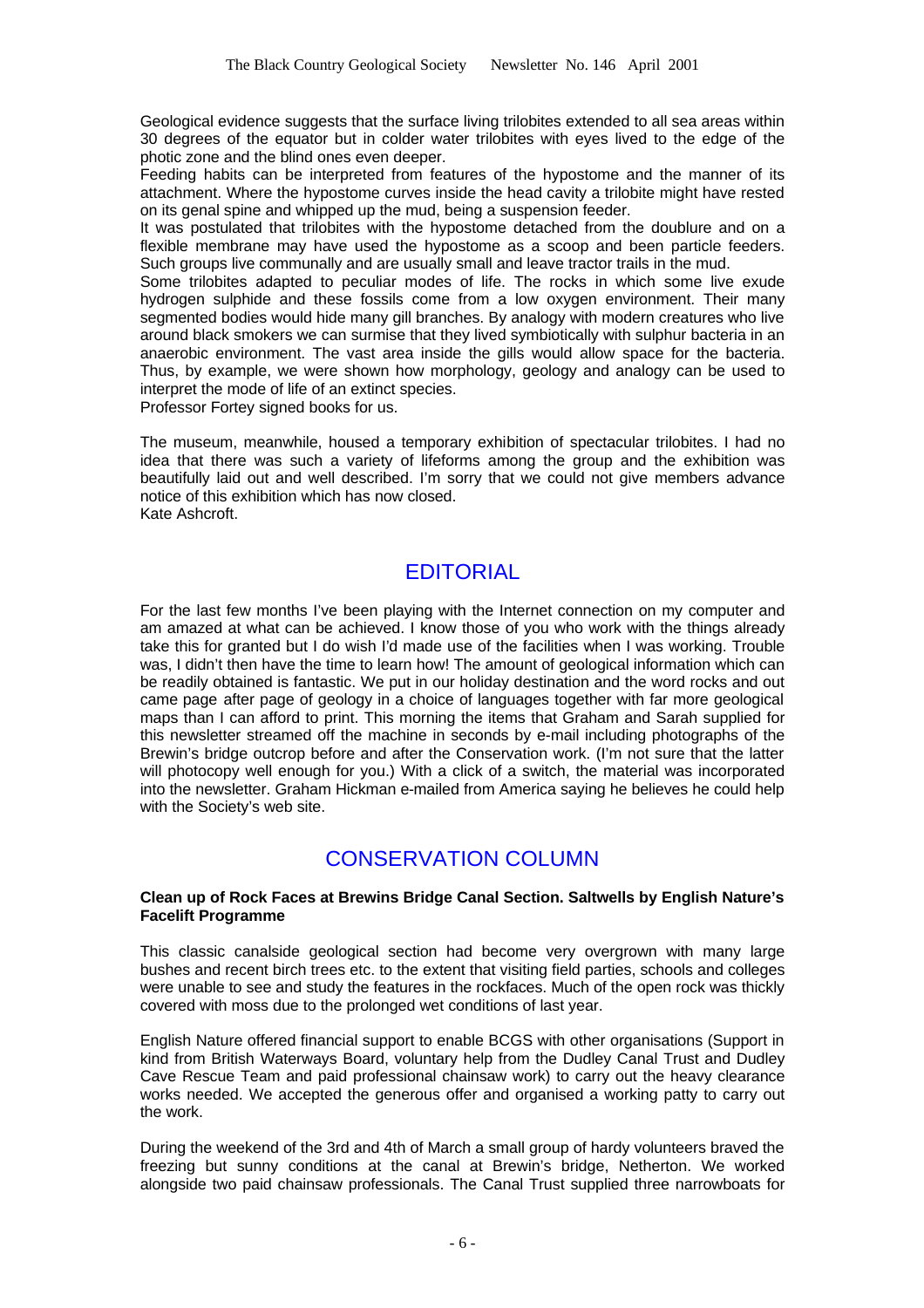the work and the English Nature funding paid for fuel, the chainsaw professionals time, 2 skips at Park Head Locks and the hire of a small machine to load the debris into them, some hand tools (that we can use on future work) and insurance. The works consisted of,

- **• Cutting back a large amount of heavy vegetation**
- **• Removal of rubbish, soil and fallen vegetation by boat to skips at Park Head**
- **• Wire-brushing rock faces to remove moss lichen etc.**
- **• Recording the works in progress**

The group cleared all the important features, restoring them to a former glory and usefulness that the sections haven't enjoyed since our last working patty in 1991. Our thanks go to all of the 15 souls who gave up their weekend to help us to do some good. Further thanks, of course, go to English Nature, without whom this project would have taken much longer to arrange and would have undoubtedly been on a much smaller scale. (Particular thanks to Kate Jeffries at English Nature's Taunton outpost for her enthusiasm and drive). Major thanks are also due to Dudley Canal Trust whose practical skills and abilities ensured success to the scheme.

This was a superb project to be involved in and has given us back a prime Earth-Science site that was becoming unusable. All involved can feel very proud of their achievements.



Cutting after the work ( March 2001)

### UKRigs Development Strategy Released

We have received the final copy of the UKRigs Development Strategy from the executive committee. This sets out the forward intentions of the assembly of Rigs Groups across the UK. If you are interested in seeing a copy, one will be on the table at the rear of the room during indoor meetings and will also be available for inspection at the museum.

## New Wrens Nest Leaflet for Spring 2001

15,000 copies of the new Wrens Nest leaflet have now been received by Dudley MBC from the printers. Almost all of the 20,000 print run of the last edition of the Wrens Nest glossy leaflet have now been given away. In response to this fact and the fact that some changes to access at the site and human contacts for the site has occurred since its production in the mid 1990's, English Nature and Dudley Council have joined their financial resources in order to update and reprint it Corrections have been agreed and a new version is in production. This should be available in the spring 2001. We are also taking advantage of new technology so that versions of the leaflet can be downloaded from the Dudley mbc website (and hopefully the BCGS website as well). This should mean that future amendments should be virtually immediate (to the electronic version anyway!) and that we need never run out again! Keep your eye on these sites.

A copy will be provided in next months newsletter subject to final approval from the council and English Nature.

#### Changes at Wrens Nest NNR in response to Rock fall